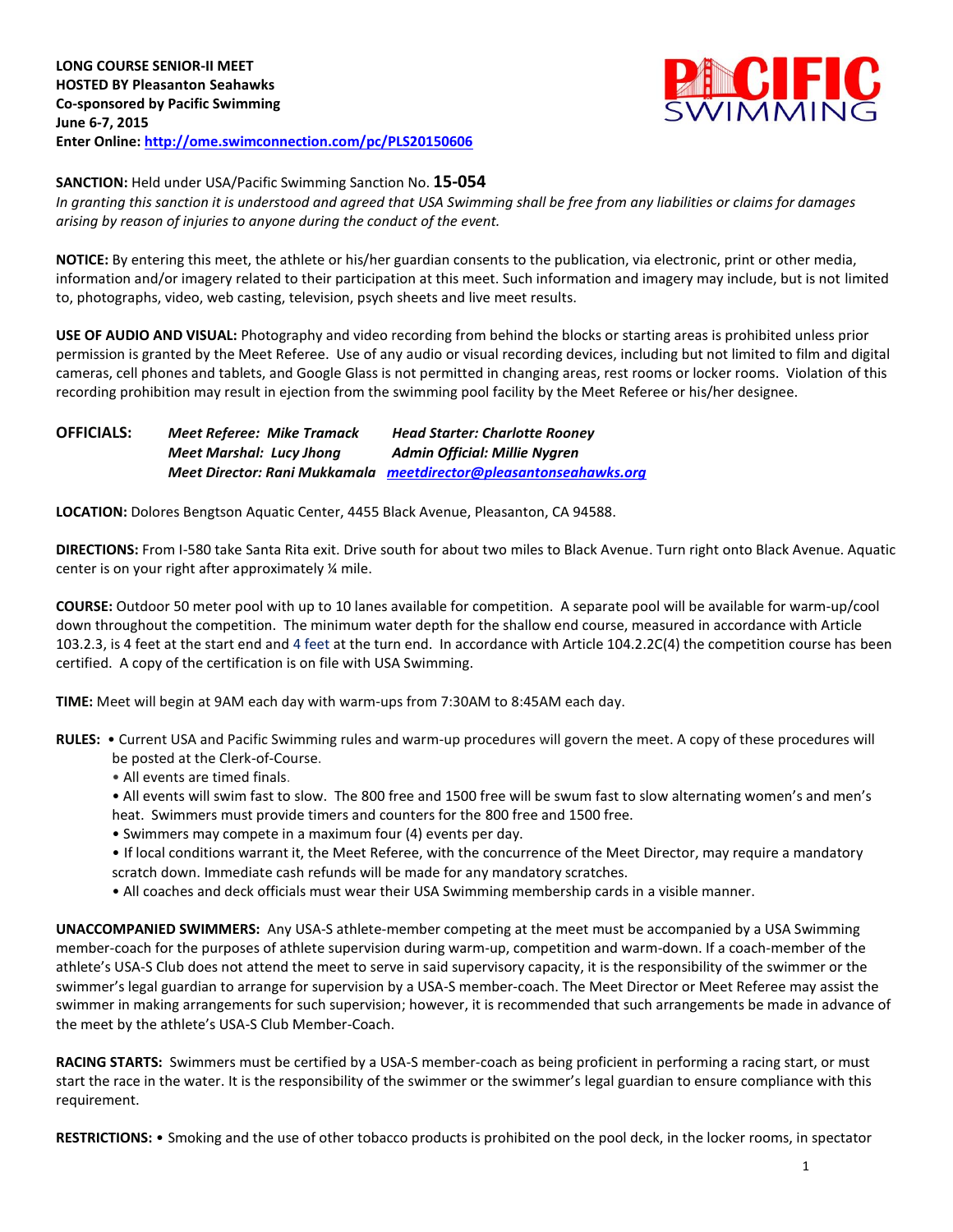seating, on standing areas and in all areas used by swimmers, during the meet and during warm-up periods.

• Sale and use of alcoholic beverages is prohibited in all areas of the meet venue.

• No glass containers are allowed in the meet venue. No propane heaters will be allowed on the pool deck or in a surrounding area of the aquatic center.

- Only swimmers, coaches, officials, and volunteers will be allowed on the pool deck.
- Changing into or out of swimsuits other than in locker rooms or other designated areas is prohibited.

• Destructive devices, to include but not limited to, explosive devices and equipment, firearms (open or concealed), blades, knives, mace, stun guns and blunt objects are strictly prohibited in the swimming facility and its surrounding areas. If observed, the Meet Referee or his/her designee may ask that these devices be stored safely away from the public or removed from the facility. Noncompliance may result in the reporting to law enforcement authorities and ejection from the facility. Law enforcement officers (LEO) are exempt per applicable laws.

**ELIGIBILITY:** • Swimmers must be current members of USA-S and enter their name and registration number on the meet entry card as they are shown on their Registration Card. If this is not done, it may be difficult to match the swimmer with the registration and times database. The meet host will check all swimmer registrations against the SWIMS database and if not found to be registered, the Meet Director shall accept the registration at the meet (a \$10 surcharge will be added to the regular registration fee). Duplicate registrations will be refunded by mail.

• Swimmers must meet the SR-II time standards as outlined by Pacific Swimming time verification procedures. No refunds will be given if a time cannot be proven.

• Swimmers may enter up to two (2) bonus events. Swimmer must meet the minimum SR-Open time standard for bonus swims.

- 12 year old swimmers may not enter bonus events.
- Swimmers under the age of 12 years are not eligible to compete.
- Disabled swimmers are welcome to attend this meet and should contact the Meet Director or Meet Referee regarding special accommodations.
- No time conversions will be accepted.
- Entries with "NO TIME" will be rejected.

**SEEDING:** Event seeding will be in the following order: conforming long course meters, non-conforming short course meters and non-conforming short course yards - USA Swimming rules 207.11.7B. **See Rules for distance events seeding**.

**CHECK-IN:** The meet will be deck seeded. Swimmers must check-in at the Clerk-of-Course. Close of check‐in for all events shall be no more than 60 minutes before the estimated time of the start of the first heat of the event. No event shall be closed more than 30 minutes before the scheduled start of the session. Swimmers who do not check-in will not be allowed to compete in the event.

**SCRATCH RULE:** Swimmers entered in a timed final individual event that is seeded on the deck that have checked in for that event, must swim in the event unless they notify the clerk of the course before seeding for that event has begun that they wish to scratch. Failure to swim an event will result in being barred from their next individual event in which the swimmer is entered on that day or the next meet day, whichever if first.

**ENTRY FEES:** \$6.50 per individual event plus a \$10.00 per swimmer participation fee. Entries will be rejected if payment is not sent at time of request.

**ONLINE ENTRIES:** To enter online go to **<http://ome.swimconnection.com/pc/PLS20150606>** to receive an immediate entry confirmation this method requires payment by credit card. Swim Connection LLC charges a processing fee for this service, equal to \$1 per swimmer plus 5% of the total Entry Fees. Please note that the processing fee is a separate fee from the Entry Fees. If you do not wish to pay the processing fee, enter the meet using a mail entry. **Entering online is a convenience, is completely voluntary, and is in no way required or expected of a swimmer by Pacific Swimming.** Online entries will be accepted through Wednesday, **May 27, 2015.**

**MAILED OR HAND DELIVERED ENTRIES:** Entries must be on the attached consolidated entry form. Forms must be filled out completely and printed clearly with swimmers best time. Entries must be entered using the current Pacific Swimming procedure: and postmarked by midnight, Monday, May 25, 2015 or hand delivered by 6:30 p.m. Wednesday, May 27, 2015. No late entries will be accepted. No refunds will be made, except mandatory scratch downs. Requests for confirmation of receipt of entries should include a self-addressed envelope.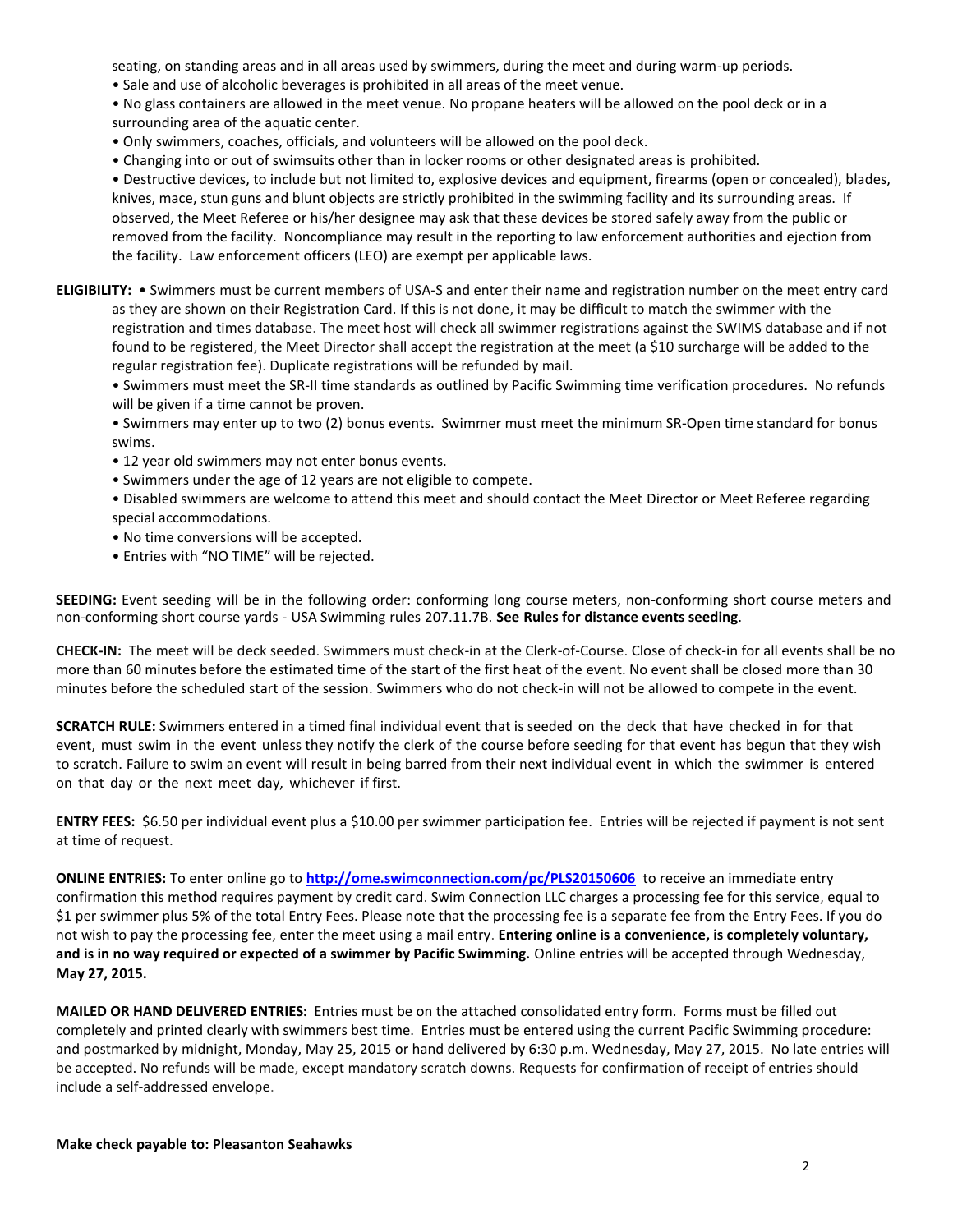## **Mail or hand deliver entries to: PLS Swim Meet Entries**

**c/o Anna Umansky 1558 Trimingham Drive Pleasanton, CA 94566**

## **AWARDS:** None.

**ADMISSION:** Free. A program will be available for a reasonable cost.

**HOSPITALITY:** Hospitality available for coaches, officials, timers, and volunteers. Lunches will be provided for coaches and working deck officials. There will be a snack bar.

**MISCELLANEOUS: Carpooling is suggested.** Limited general parking is available in the lot in front of the pool. Limited parking is available on adjacent streets. PARKING AT THE CHURCH, PAC BELL AND POST OFFICE PARKING LOTS ACROSS THE STREET, OR IN ANY LOT OR AREA POSTED AS "NO UNAUTHORIZED PARKING" WILL RESULT IN CITATIONS AND POSSIBLE TOWING. Parking for working Officials and coaches will be available in the parking lot behind the pool. Officials and Coaches using the lot must be prepared to show valid USA Swimming credentials to gain access. Overflow parking will be available at the Alisal Elementary School on Santa Rita Road. No overnight parking or R.V. parking is allowed.

## **SCHEDULE OF EVENTS**

**Saturday, June 6, 2015 Sunday, June 7, 2015**

| <b>Women's Event #</b> | <b>EVENT</b>    | <b>Men's Event #</b> |  |  |  |  |
|------------------------|-----------------|----------------------|--|--|--|--|
| 1                      | 200IM           | $\overline{2}$       |  |  |  |  |
| 3                      | <b>200 Free</b> | 4                    |  |  |  |  |
| 5                      | 100 Back        | 6                    |  |  |  |  |
| 7                      | 200 Breast      | 8                    |  |  |  |  |
| 9                      | <b>200 Fly</b>  | 10                   |  |  |  |  |
| 11                     | 50 Free         | 12                   |  |  |  |  |
| 13                     | <b>800 Free</b> | 14                   |  |  |  |  |

| <b>Women's Event #</b> | <b>EVENT</b>     | <b>Men's Event #</b> |  |  |  |  |
|------------------------|------------------|----------------------|--|--|--|--|
| 15                     | 400 IM           | 16                   |  |  |  |  |
| 17                     | 100 Breast       | 18                   |  |  |  |  |
| 19                     | <b>400 Free</b>  | 20                   |  |  |  |  |
| 21                     | 200 Back         | 22                   |  |  |  |  |
| 23                     | <b>100 Fly</b>   | 24                   |  |  |  |  |
| 25                     | <b>100 Free</b>  | 26                   |  |  |  |  |
| 27                     | <b>1500 Free</b> | 28                   |  |  |  |  |

Events 13-14 and 27-28 will be swum fastest to slowest alternating women and men There will be a 10 minute break before the start of these events

Time standards may be found at[: http://www.pacswim.org/page/times\\_standards.html](http://www.pacswim.org/page/times_standards.html)